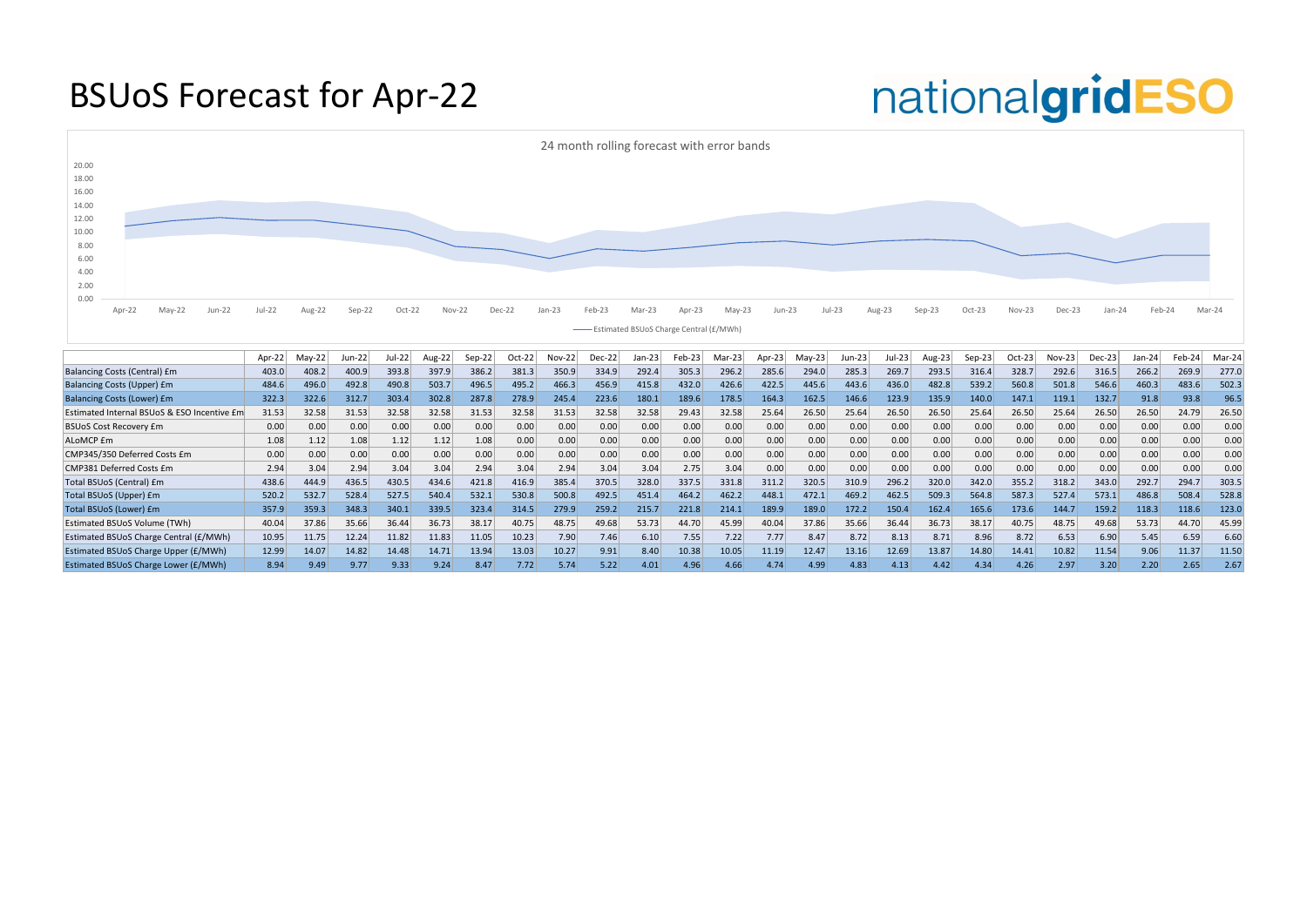

| $Sep-22$  | Aug-22 |
|-----------|--------|
| $10.0*$   | 9.8    |
| $111.7*$  | 116.5  |
| $1.9*$    | 1.9    |
| $41.5$ #  | 48.8   |
| $200.8$ # | 200.8  |
| $16.3*$   | 15.1   |
|           | 5      |
| 386.2     | 397.9  |

#### Balancing Costs Central Forecast Breakdown for next 6 months

## nationalgridESO